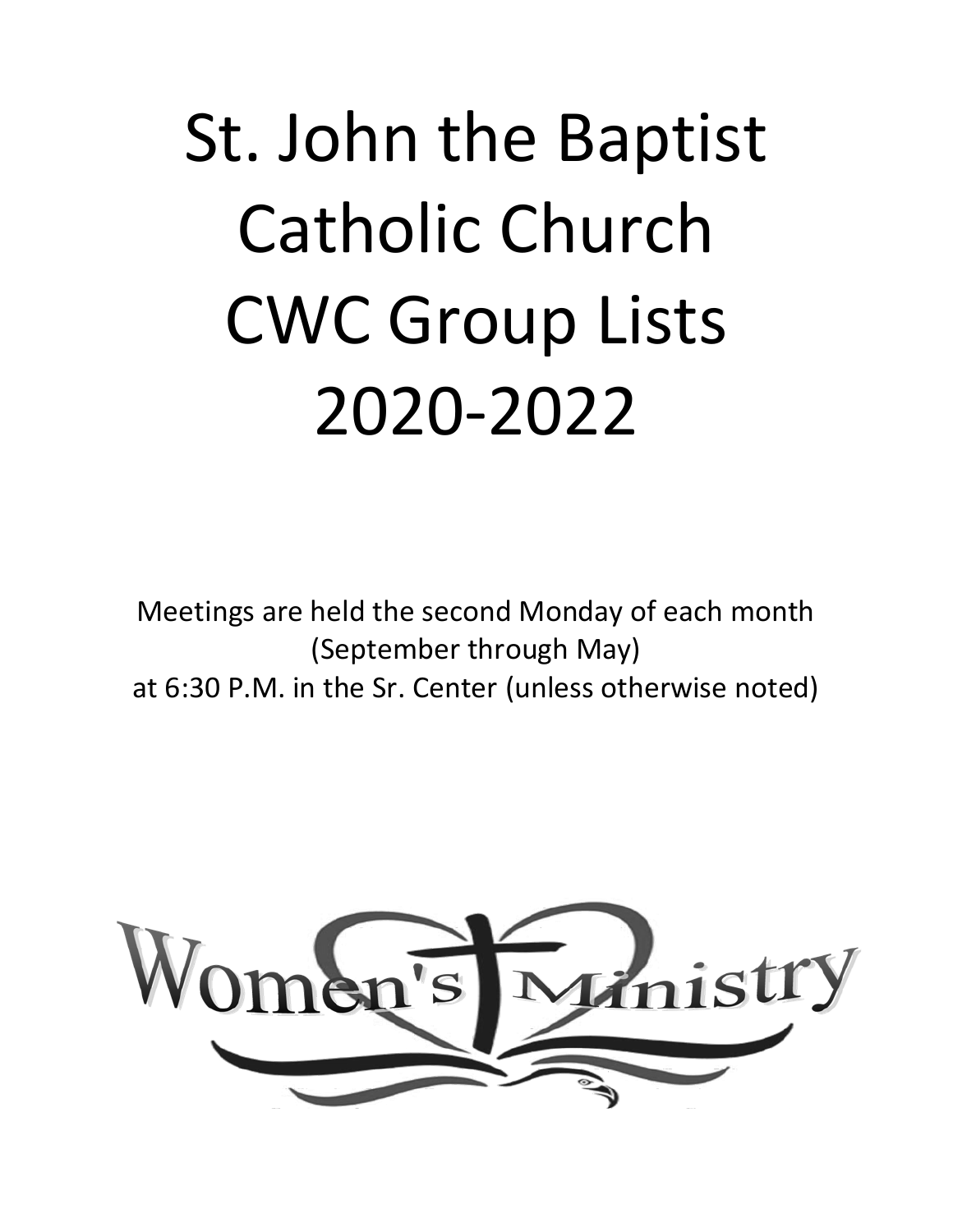### **CAPTAIN'S DUTIES**

Monthly CWC captains are responsible for calling all the ladies in your group to let them know what your group duties are. The duties are listed at the bottom of your list. Along with organizing your monthly meeting program and refreshments, a couple of door prizes worth \$2 - \$3 each should be donated. There may also be some additional responsibilities throughout the year, such as working dinners, if the need arises. An officer will notify you of any special events. Your ladies should be encouraged to attend the monthly meetings, as it is important to get more involvement and participation in our CWC. Let's all work together to make our CWC successful and fun!

## **CATHOLIC WOMENS CLUB OFFICERS**

| Marilyn Kern             | 740-749-3371 |
|--------------------------|--------------|
| Marilyn Zoller           | 740-350-8141 |
| Barb Kern                | 740-236-0535 |
| Nora Huffman             | 740-373-7080 |
| <b>Marilyn Schilling</b> | 740-749-3152 |
| Mary Brooker             | 740-896-2002 |
|                          |              |

### **COMMISSION CHAIRMEN**

| <b>1. SPIRITUALITY</b>                |                |
|---------------------------------------|----------------|
| Church<br>Legislative                 | Peggy Byers    |
| 2. LEADERSHIP                         |                |
| Organizational                        | Edith Brooker  |
| 3.<br><b>SERVICE</b>                  |                |
| Family<br>Community                   | Marilyn Zoller |
| International<br><b>Prayer Shawls</b> | Connie Arnold  |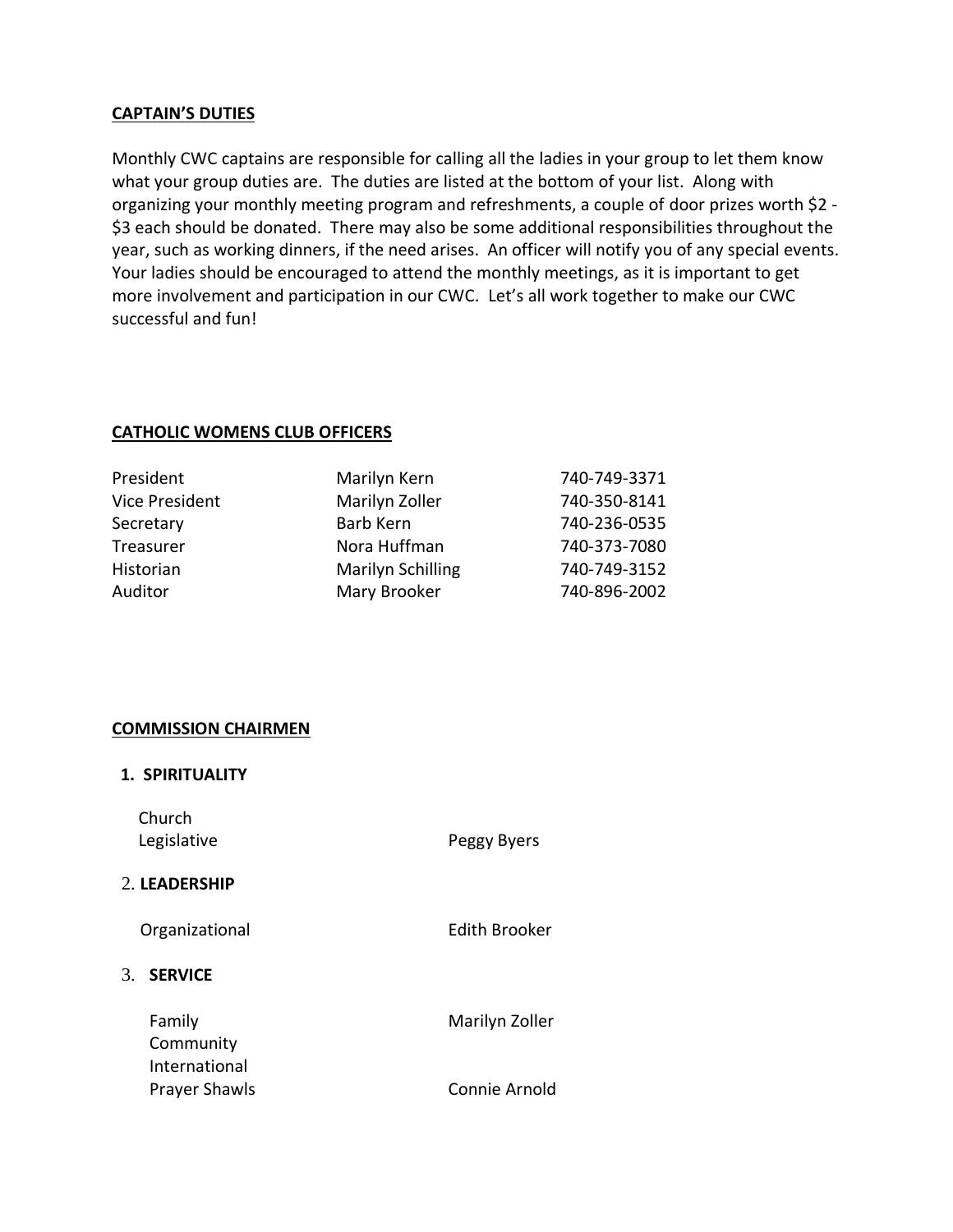## **DONATE ONLY**

| Brooker, Edith* | 749-3334 |
|-----------------|----------|
| Brooker, Pam    | 896-3553 |
| Arnold, Shelba  | 984-2432 |
| Dyar, Margaret  | 896-2117 |
| Hennes, Joann   | 749-3321 |
| Huck, Barb      | 749-3478 |
| Huck, Joan      | 749-3134 |
| Huck, Mary      | 749-3012 |
| Huck, Whitney   | 629-1250 |
| Kern, Barb      | 236-0535 |
| Kern, Marilyn   | 749-3371 |
| Klinger, Donna  | 896-2851 |
| Lang, Charlotte | 434-5474 |
| Miller, Cheryl  | 984-4787 |
| Pooler, Julie   | 896-2886 |
| Tornes, Donna   | 568-8808 |

Duties: Donate for funeral dinners. Donate cakes to Bingo concession stand.

# **FUNERAL DINNERS**

| Schwendeman Penny* | 749-3407 |
|--------------------|----------|
| Arnold, Barb       | 749-3404 |
| Arnold, Lois       | 984-2471 |
| Arnold, Susan      | 373-8083 |
| Barrett, Mona      | 678-2581 |
| Brooker, Mary      | 896-2002 |
| Eichmiller, Ann    | 749-3563 |
| Francis, Zandra    | 350-2814 |
| Huffman, Nora      | 373-7080 |
| Lang, Betina       | 984-0153 |
| Lang, Judy         | 373-5276 |
| Parks, Mary        | 984-2079 |
| Rauch, Sophia      | 896-2700 |
| Schaad, Anna       | 373-6181 |
| Schaad, Dorothy    | 749-3331 |
| Schaad, Janet      | 896-2540 |
| Schilling, Marilyn | 749-3152 |
| Schilling, Sheila  | 896-2048 |
| Thieman, Pat       | 749-3494 |
| Wells, Elaine      | 896-3112 |

Duties: Work funeral dinners and donate if needed.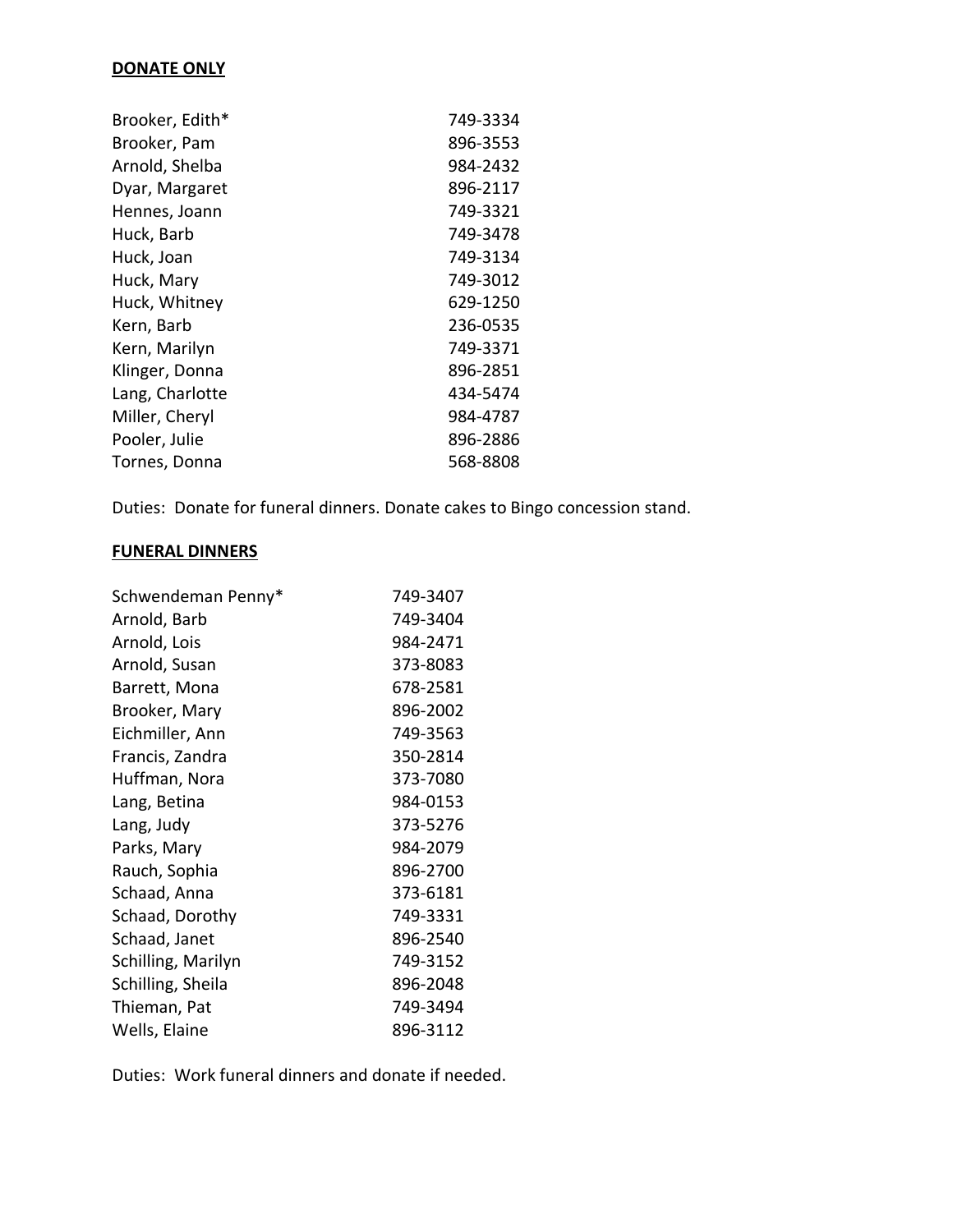#### **GROUP A**

| <b>CAPTAIN</b> |  |
|----------------|--|
|----------------|--|

| Schaad, Anna                    | 373-6181 |
|---------------------------------|----------|
|                                 |          |
| Arnold, Connie                  | 984-4630 |
| Barrett, Mona                   | 678-2581 |
| Bowen, Cindy                    | 374-8658 |
| Canterbury, Mary                | 984-4516 |
| Clarida, Lorraine               | 568-0114 |
| Eichmiller, Ann                 | 749-3563 |
| Ewing, Whitney                  | 896-2974 |
| Flowers, Bonnie                 | 373-0390 |
| Heiss, Roxanne                  | 350-6896 |
| Henke, Jessica                  | 896-3705 |
| Henniger, Angie                 | 336-0119 |
| Huck, Beth                      | 749-0168 |
| Huffman, Abbey                  | 749-0706 |
| Huffman, Laurene (Abbey, Belle) | 749-0706 |
| Huffman, Maria (Maggie)         | 749-5010 |
| Knaus, Cheryl                   | 373-0038 |
| Lang, Carrie                    | 984-2730 |
| Lang, Jennifer                  | 749-0037 |
| Lang, Megan                     | 984-1465 |
| Lang, Sandy                     | 896-3096 |
| Nutter, Carol                   | 896-7037 |
| Offenberger, Debbie             | 984-0280 |
| Pennock, Ashleigh               | 350-1364 |
| Pottmeyer, Sammi                | 629-2163 |
| Rinard, Pam                     | 749-3589 |
| Schaad, Danette                 | 554-3274 |
| Schaad, Kara                    | 525-5854 |
| Schaad, Kelsie                  | 336-4217 |
| Schilling, Sheila               | 896-2048 |
| Skinner, Tisha                  | 516-7197 |
| Stanley, P.J.                   | 525-7906 |

Duties: September and March CWC meeting/program/refreshments/door prizes Work Fall Breakfast Take down Christmas decorations Donate 2 cakes to Bingo Concession stand each Sunday in September and October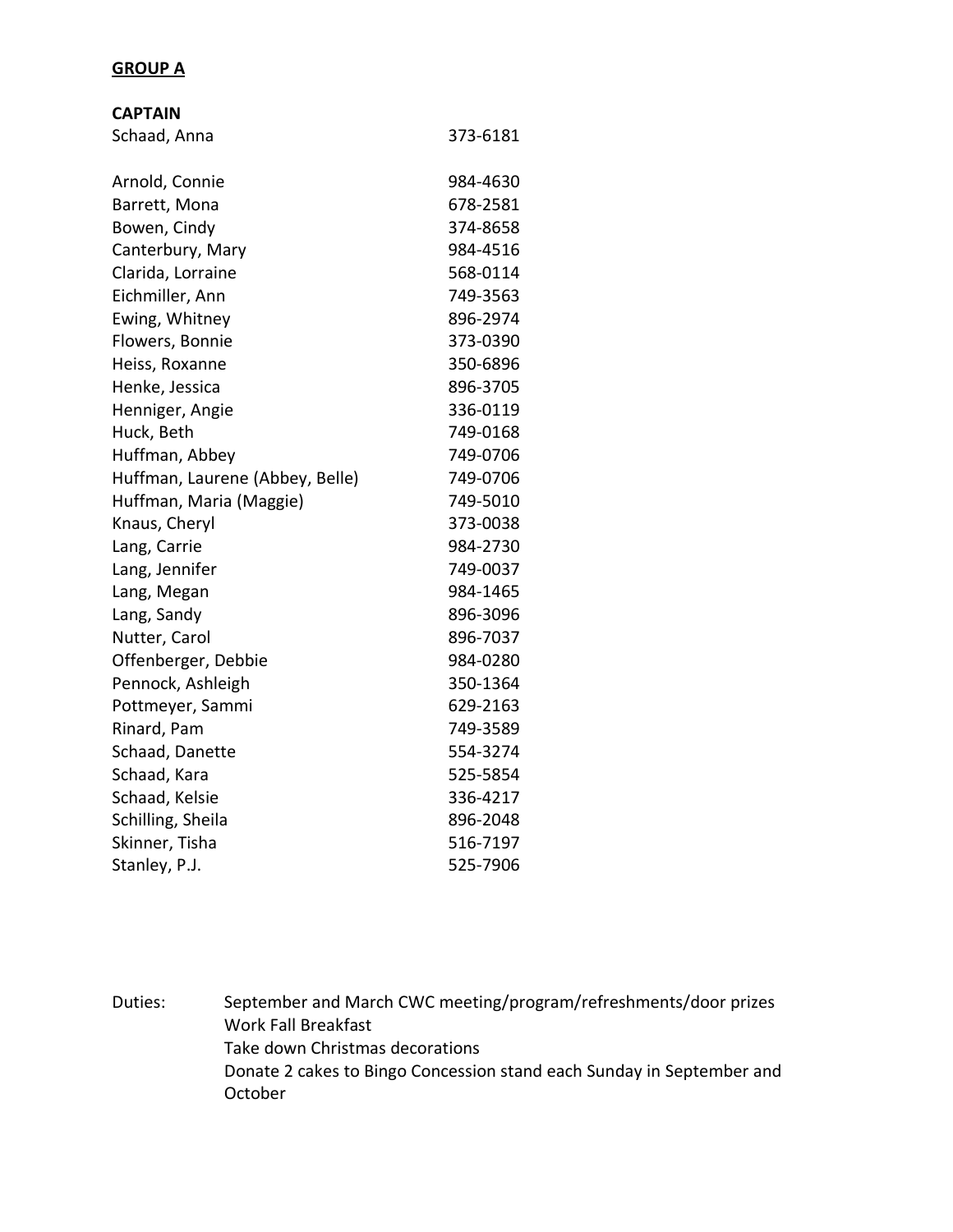#### **GROUP B**

| 749-3331<br>Arnold, Lois<br>984-2471<br>614-329-9834<br>Arteaga, Kendra Dyar<br>Brooker, Darla<br>896-2291<br>896-2291<br>Brooker, Doris<br>749-3334<br>Brooker, Edith<br>434-5402<br>Dyar, Erica<br>373-8309<br>Dyar, Virginia<br>Hendershot, Ashleigh Tornes<br>984-2124<br>Henke, Patricia<br>336-0273<br>Higgins, Nancy<br>568-9018<br>Johnson, Elizabeth Lang<br>525-9115<br>236-8251<br>Kern, Becky<br>Kern, Sarah<br>350-4975<br>Kincaid, Yvonne<br>984-4333<br>Lang, Crystal<br>516-4202<br>Lang, Denise<br>896-3165<br>749-3293<br>Lang, Karen<br>984-2834<br>Lang, Lindsey<br>896-2019<br>Lang, Patty<br>434-7613<br>Lang, Tina<br>896-3070<br>Mason, Joy<br>Schaad, Alisha<br>749-1441<br>Schaad, Kayla<br>984-4170<br>Schaad, Mitzi<br>749-0330<br>Schott, Annette<br>749-3103<br>Schott, Shannon<br>896-2365<br>Schwendeman, Kathy<br>374-8771<br>Schwendeman, Penny<br>749-3407<br>984-2636<br>Smith, Teresa<br>Tebay, Haley<br>516-6204<br>350-3669<br>516-1860 | <b>CAPTAIN</b>  |  |
|--------------------------------------------------------------------------------------------------------------------------------------------------------------------------------------------------------------------------------------------------------------------------------------------------------------------------------------------------------------------------------------------------------------------------------------------------------------------------------------------------------------------------------------------------------------------------------------------------------------------------------------------------------------------------------------------------------------------------------------------------------------------------------------------------------------------------------------------------------------------------------------------------------------------------------------------------------------------------------|-----------------|--|
|                                                                                                                                                                                                                                                                                                                                                                                                                                                                                                                                                                                                                                                                                                                                                                                                                                                                                                                                                                                | Schaad, Dorothy |  |
|                                                                                                                                                                                                                                                                                                                                                                                                                                                                                                                                                                                                                                                                                                                                                                                                                                                                                                                                                                                |                 |  |
|                                                                                                                                                                                                                                                                                                                                                                                                                                                                                                                                                                                                                                                                                                                                                                                                                                                                                                                                                                                |                 |  |
|                                                                                                                                                                                                                                                                                                                                                                                                                                                                                                                                                                                                                                                                                                                                                                                                                                                                                                                                                                                |                 |  |
|                                                                                                                                                                                                                                                                                                                                                                                                                                                                                                                                                                                                                                                                                                                                                                                                                                                                                                                                                                                |                 |  |
|                                                                                                                                                                                                                                                                                                                                                                                                                                                                                                                                                                                                                                                                                                                                                                                                                                                                                                                                                                                |                 |  |
|                                                                                                                                                                                                                                                                                                                                                                                                                                                                                                                                                                                                                                                                                                                                                                                                                                                                                                                                                                                |                 |  |
|                                                                                                                                                                                                                                                                                                                                                                                                                                                                                                                                                                                                                                                                                                                                                                                                                                                                                                                                                                                |                 |  |
|                                                                                                                                                                                                                                                                                                                                                                                                                                                                                                                                                                                                                                                                                                                                                                                                                                                                                                                                                                                |                 |  |
|                                                                                                                                                                                                                                                                                                                                                                                                                                                                                                                                                                                                                                                                                                                                                                                                                                                                                                                                                                                |                 |  |
|                                                                                                                                                                                                                                                                                                                                                                                                                                                                                                                                                                                                                                                                                                                                                                                                                                                                                                                                                                                |                 |  |
|                                                                                                                                                                                                                                                                                                                                                                                                                                                                                                                                                                                                                                                                                                                                                                                                                                                                                                                                                                                |                 |  |
|                                                                                                                                                                                                                                                                                                                                                                                                                                                                                                                                                                                                                                                                                                                                                                                                                                                                                                                                                                                |                 |  |
|                                                                                                                                                                                                                                                                                                                                                                                                                                                                                                                                                                                                                                                                                                                                                                                                                                                                                                                                                                                |                 |  |
|                                                                                                                                                                                                                                                                                                                                                                                                                                                                                                                                                                                                                                                                                                                                                                                                                                                                                                                                                                                |                 |  |
|                                                                                                                                                                                                                                                                                                                                                                                                                                                                                                                                                                                                                                                                                                                                                                                                                                                                                                                                                                                |                 |  |
|                                                                                                                                                                                                                                                                                                                                                                                                                                                                                                                                                                                                                                                                                                                                                                                                                                                                                                                                                                                |                 |  |
|                                                                                                                                                                                                                                                                                                                                                                                                                                                                                                                                                                                                                                                                                                                                                                                                                                                                                                                                                                                |                 |  |
|                                                                                                                                                                                                                                                                                                                                                                                                                                                                                                                                                                                                                                                                                                                                                                                                                                                                                                                                                                                |                 |  |
|                                                                                                                                                                                                                                                                                                                                                                                                                                                                                                                                                                                                                                                                                                                                                                                                                                                                                                                                                                                |                 |  |
|                                                                                                                                                                                                                                                                                                                                                                                                                                                                                                                                                                                                                                                                                                                                                                                                                                                                                                                                                                                |                 |  |
|                                                                                                                                                                                                                                                                                                                                                                                                                                                                                                                                                                                                                                                                                                                                                                                                                                                                                                                                                                                |                 |  |
|                                                                                                                                                                                                                                                                                                                                                                                                                                                                                                                                                                                                                                                                                                                                                                                                                                                                                                                                                                                |                 |  |
|                                                                                                                                                                                                                                                                                                                                                                                                                                                                                                                                                                                                                                                                                                                                                                                                                                                                                                                                                                                |                 |  |
|                                                                                                                                                                                                                                                                                                                                                                                                                                                                                                                                                                                                                                                                                                                                                                                                                                                                                                                                                                                |                 |  |
|                                                                                                                                                                                                                                                                                                                                                                                                                                                                                                                                                                                                                                                                                                                                                                                                                                                                                                                                                                                |                 |  |
|                                                                                                                                                                                                                                                                                                                                                                                                                                                                                                                                                                                                                                                                                                                                                                                                                                                                                                                                                                                |                 |  |
|                                                                                                                                                                                                                                                                                                                                                                                                                                                                                                                                                                                                                                                                                                                                                                                                                                                                                                                                                                                |                 |  |
|                                                                                                                                                                                                                                                                                                                                                                                                                                                                                                                                                                                                                                                                                                                                                                                                                                                                                                                                                                                |                 |  |
|                                                                                                                                                                                                                                                                                                                                                                                                                                                                                                                                                                                                                                                                                                                                                                                                                                                                                                                                                                                |                 |  |
|                                                                                                                                                                                                                                                                                                                                                                                                                                                                                                                                                                                                                                                                                                                                                                                                                                                                                                                                                                                |                 |  |
|                                                                                                                                                                                                                                                                                                                                                                                                                                                                                                                                                                                                                                                                                                                                                                                                                                                                                                                                                                                | Tornes, Jean    |  |
|                                                                                                                                                                                                                                                                                                                                                                                                                                                                                                                                                                                                                                                                                                                                                                                                                                                                                                                                                                                | Walters, Amanda |  |

Duties: October and April CWC meeting/program/refreshments/door prizes Work Spring Breakfast Take down Christmas decorations Donate 2 cakes to Bingo concession stand each Sunday in November and December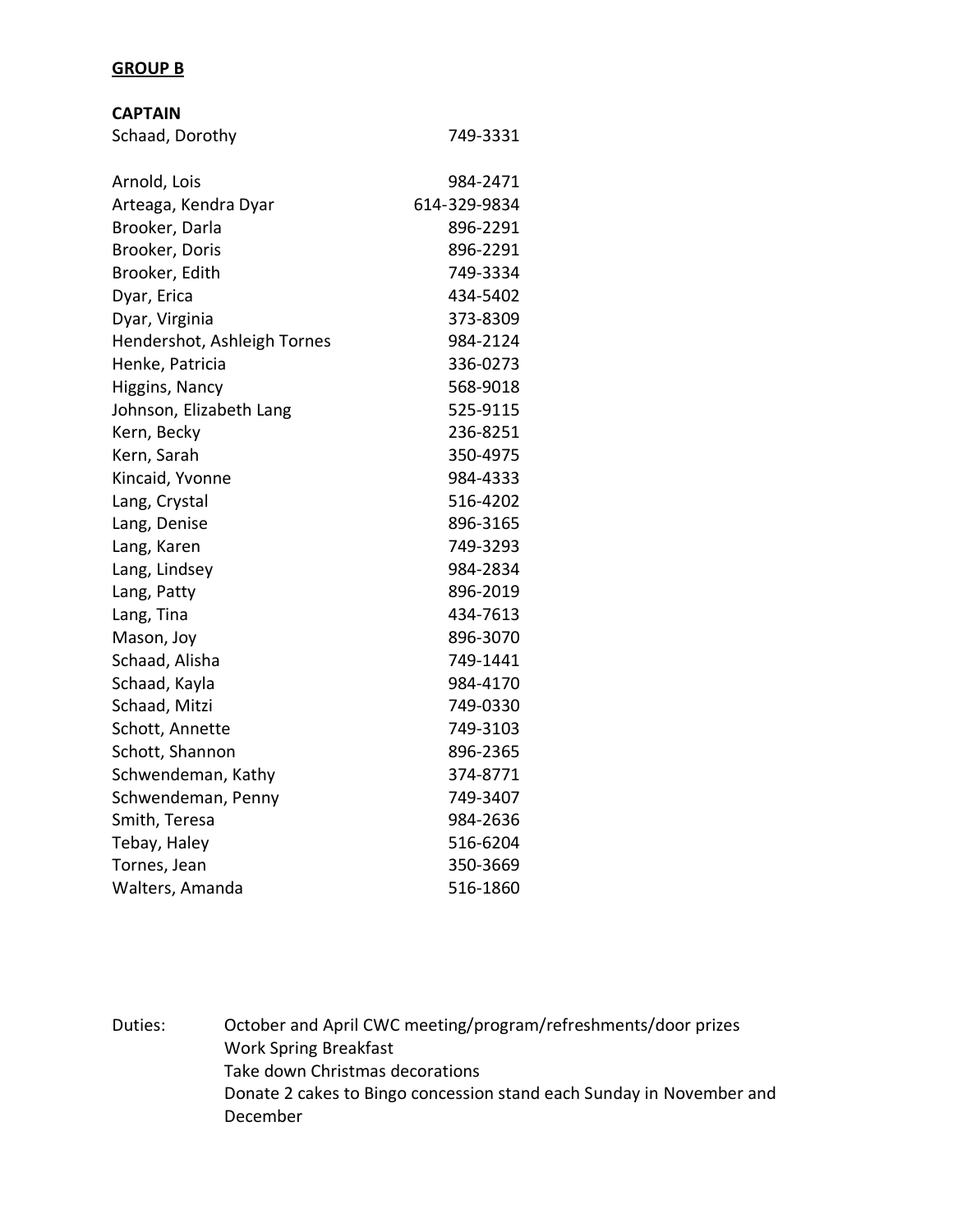## **GROUP C**

| <b>CAPTAIN</b>                 |                      |
|--------------------------------|----------------------|
| Ralston, Andrea                | 350-4669             |
| Alexander, Lauren              | 525-1375             |
| Arnold, Barb                   | 749-3404             |
| Arnold, Karen                  | 749-3114             |
| Arthur, Layne                  | 525-5051             |
| Bosner, Veronica               | 749-3627             |
| Brooker, Lori                  | 896-2556             |
| Canterbury, Ashley             | 984-4827             |
| Canterbury, Charlene           | 984-4827             |
| Haught, Teresa                 | 525-7376             |
| Henry, Ashley                  | 629-1067             |
| Hooper, Tori                   | 538-3630             |
| Lauchard, Lacy                 | 740-434-0080         |
| McNabb, Johanna                | 896-3536             |
| Miller, Hannah                 | 336-4572             |
| Miller, Trina                  | 749-3596             |
| Pottmeyer, Allison             | 304-991-0104         |
| Pottmeyer, Brandy (Nick)       | 434-5604             |
| Pottmeyer, Cindy               | 749-3211             |
| Pottmeyer, Jessica (Blake)     | 336-1048 or 516-0567 |
| Pottmeyer, Karen               | 749-3310             |
| Pottmeyer, Kristin (Alex)      | 304-989-0729         |
| Pottmeyer, Stacy (Derrick)     | 749-0444             |
| Ring, Courtney                 | 678-2459             |
| Semon, Jenny (Katie)           | 749-3622             |
| Wallis, Martha (Megan, Morgan) | 374-2300             |
| Welch, Rose                    | 678-2459             |
| Welton, Justine                | 330-646-9321         |
| Wesel, Alberta                 | 374-4428             |
| Wheeler, Aimee                 | 516-3008             |
| Wilson, Sheree'                | 516-8070             |

Duties: November CWC meeting/program/refreshments/door prizes Decorate for Christmas Work Fall Breakfast Donate 2 cakes to Bingo concession stand each Sunday in January and February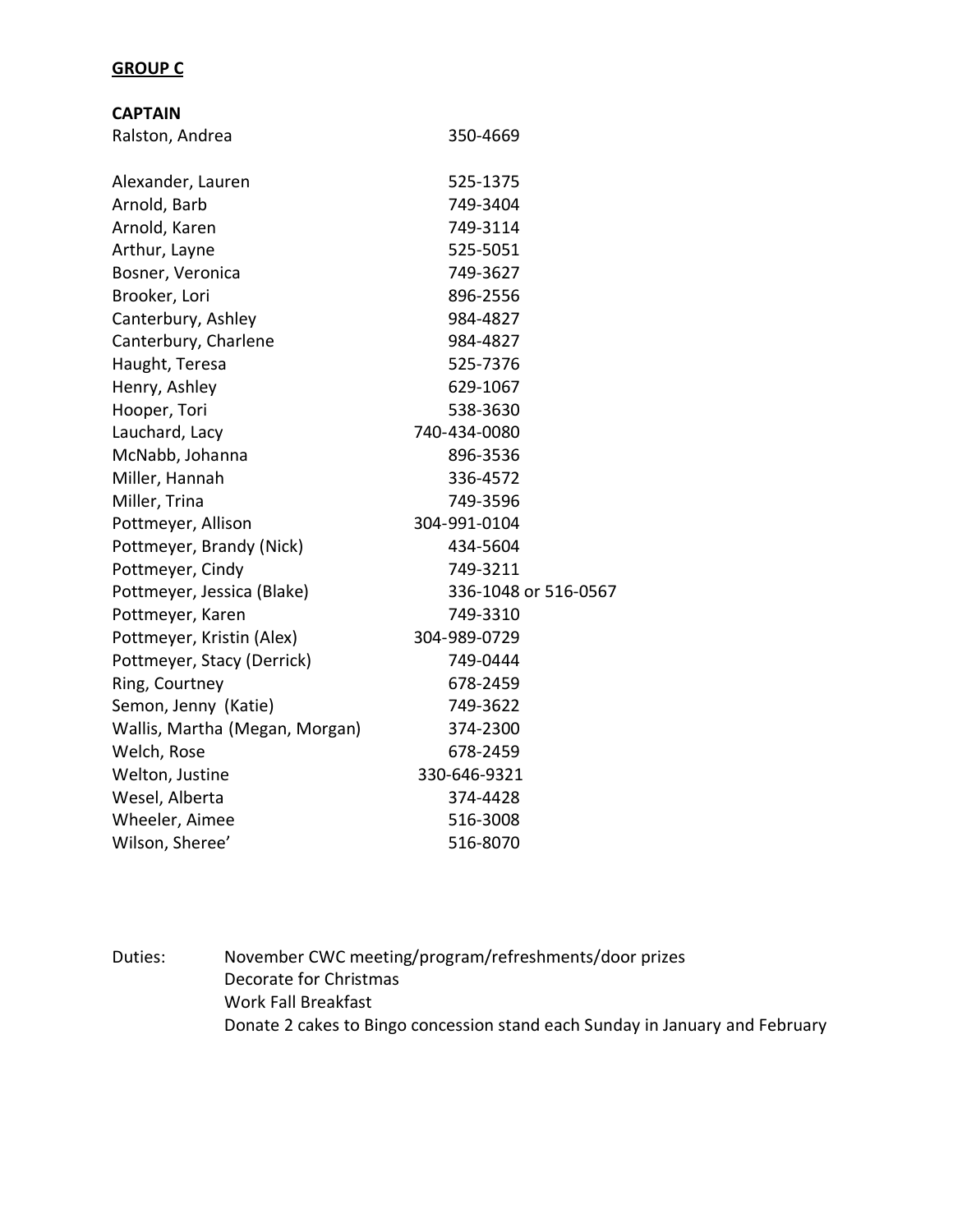## **GROUP D**

| <b>CAPTAIN</b>                 |                      |
|--------------------------------|----------------------|
| Wells, Elaine                  | 896-3112             |
| Arnold, Kelly                  | 749-3450             |
| Best, Judy                     | 896-3211             |
| Brooker, Angela                | 896-2528             |
| Brooker, Trena                 | 525-3845             |
| Casto, Heather                 | 350-5097             |
| Campbell, Shannon              | 373-3673             |
| Duff, Tina (Hayley and Hannah) | 373-1768             |
| Eichmiller, Robin              | 336-8671             |
| Engle, Brenda                  | 984-1386             |
| Franchino, Samantha            | 374-2435             |
| Francis, Zandra                | 350-2814             |
| Hilverding, Becky              | 896-3922             |
| Hogan, Mary                    | 374-5968             |
| Lang, Allie                    | 516-4978             |
| Lang, Jessica                  | 236-2254             |
| Lang, Judy                     | 373-5276             |
| Lang, Lorinda                  | 896-2974             |
| Lough, Kathy                   | 525-8485 or 434-5200 |
| Knox, Kylee                    | 350-4688             |
| Miller, Cheryl                 | 336-1802             |
| Parks, Mary                    | 984-2079             |
| Schott, Rachel                 | 350-8259             |
| Schilling, Marilyn             | 749-3152             |
| Thieman, Gloria                | 236-3584             |
| Thieman, Kourtney              | 525-6503             |
| Tornes, Marsha (Regis)         | 984-4504             |
| Tornes, Haley                  | 516-9339             |
| Treadway Flinn, Audra          | 525-7839             |
| Treadway, Faye                 | 236-7260             |
| Wells, Ashly                   | 749-3696             |
| Wells, Elaine                  | 896-3112             |
| Wesel, Courtney                | 984-2431             |

Duties: December CWC Christmas Party Work Spring Breakfast Donate 2 cakes to Bingo concession stand each Sunday in March and April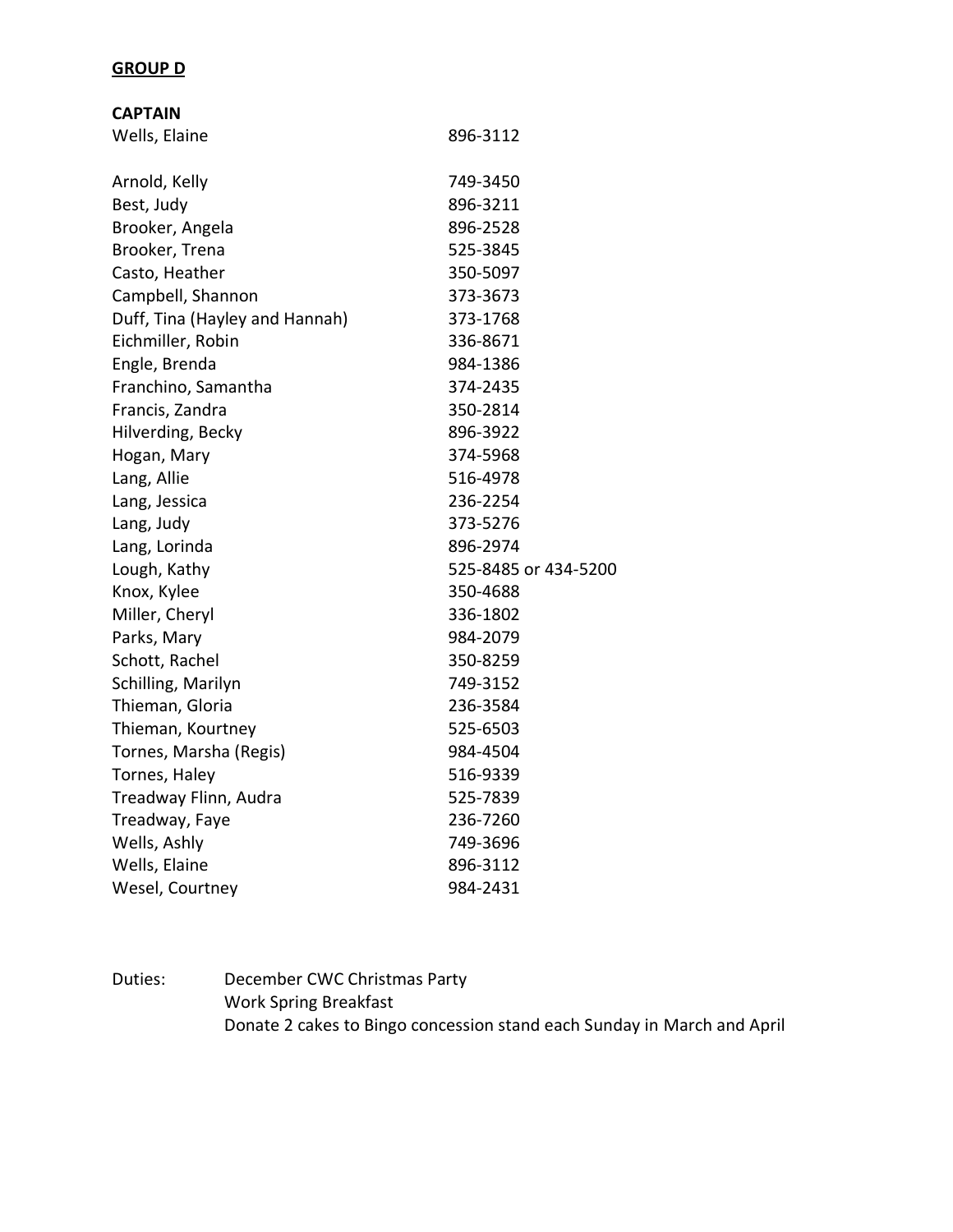#### **GROUP E**

| <b>CAPTAIN</b> |          |
|----------------|----------|
| Arnold, Susan  | 373-8083 |

| Arnold, Brenda                 | 434-5420     |
|--------------------------------|--------------|
| Arnold, Edna                   | 896-3010     |
| Arnold, Patty (Bill)           | 525-2516     |
| Brooker, Kerri                 | 749-1605     |
| Brooker, Shoshanna             | 336-9735     |
| Brooker, Stephanie             | 525-8806     |
| Byers, Peggy                   | 373-7154     |
| Campbell, Shannon              | 373-3673     |
| Fouss, Alecia                  | 984-0507     |
| Grayson, Sarah                 | 678-2018     |
| Greenup, Stacy                 | 330-842-1034 |
| Henry, Alana                   | 440-539-3763 |
| Huck, Billie                   | 749-3011     |
| Kern, Cindy (Dan)              | 984-2452     |
| Lang, Betina (Madison, Morgan) | 984-0153     |
| Lang, Cheryl                   | 984-2834     |
| Lang, Monica                   | 350-3553     |
| McCutcheon, Dawn               | 984-2370     |
| Medlin, Tisa                   | 525-1949     |
| Miller, Alicyn Tullius         | 516-3859     |
| Miller, Patti                  | 749-3307     |
| Negie, Angie                   | 516-9100     |
| Richards, Minda                | 525-6264     |
| Schwendeman, Karen             | 749-3507     |
| Sprague, Janelle               | 525-0540     |
| Stewart, Dee                   | 749-0821     |
| Strahler, Valerie              | 447-4967     |
| Strickler, Peg                 | 376-0537     |
| Sury, Shelly                   | 984-2663     |
| Tullius, Ellie                 | 984-4744     |

Duties: January and May CWC meeting/program/refreshments/door prizes Work Fall Breakfast CWC Mother/Daughter Banquet Donate 2 cakes for Bingo concession stand each Sunday in May and June